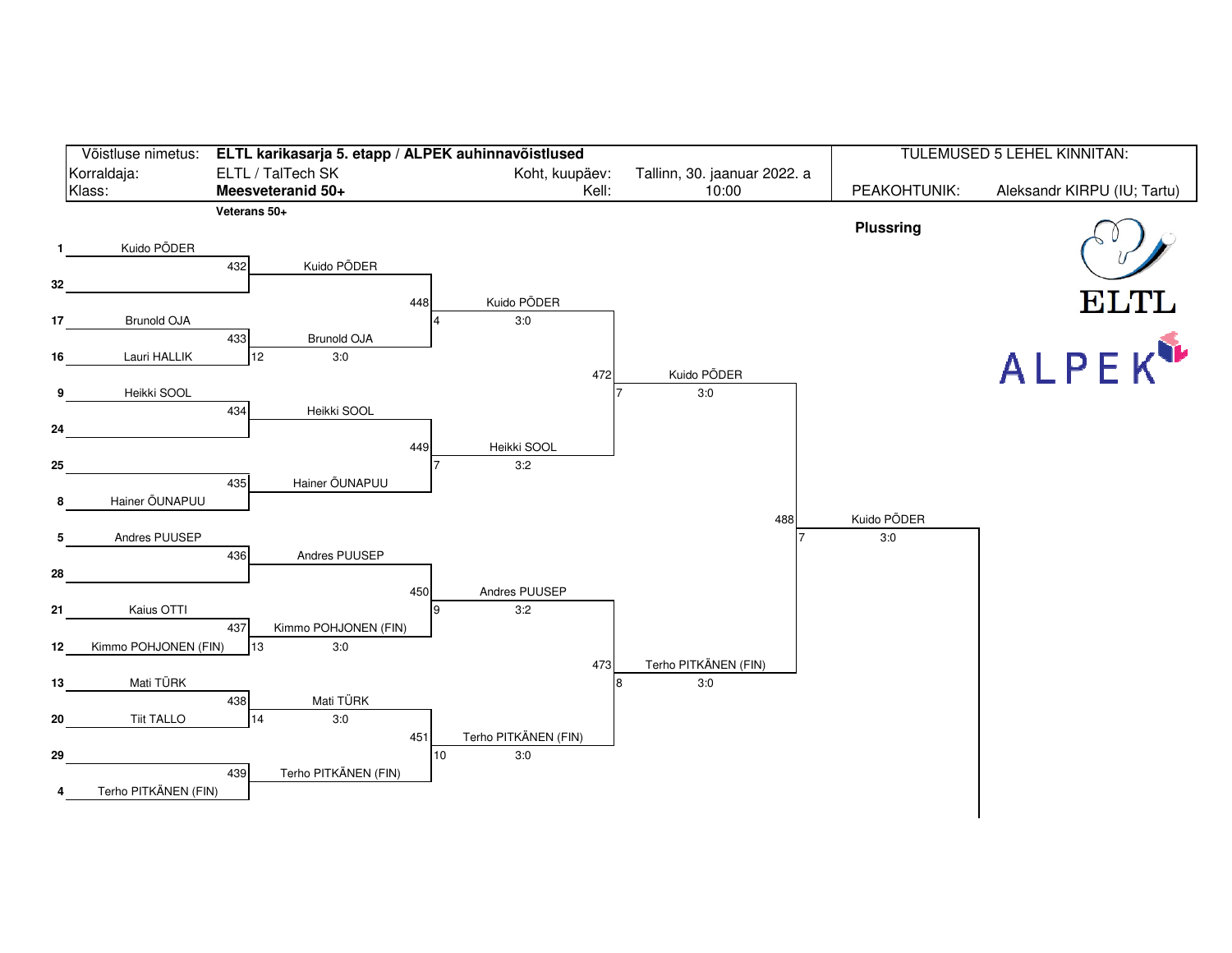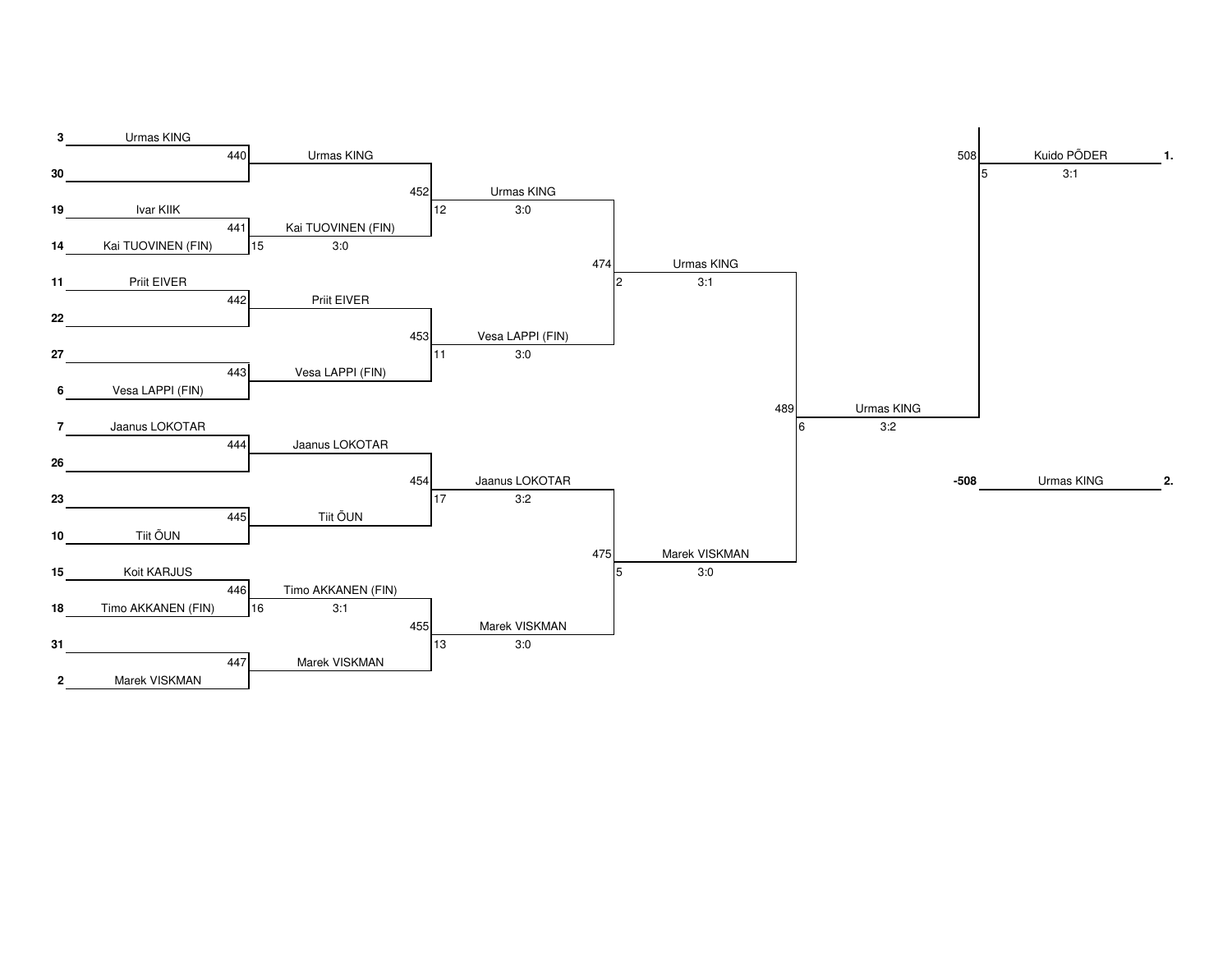## **Miinusring**

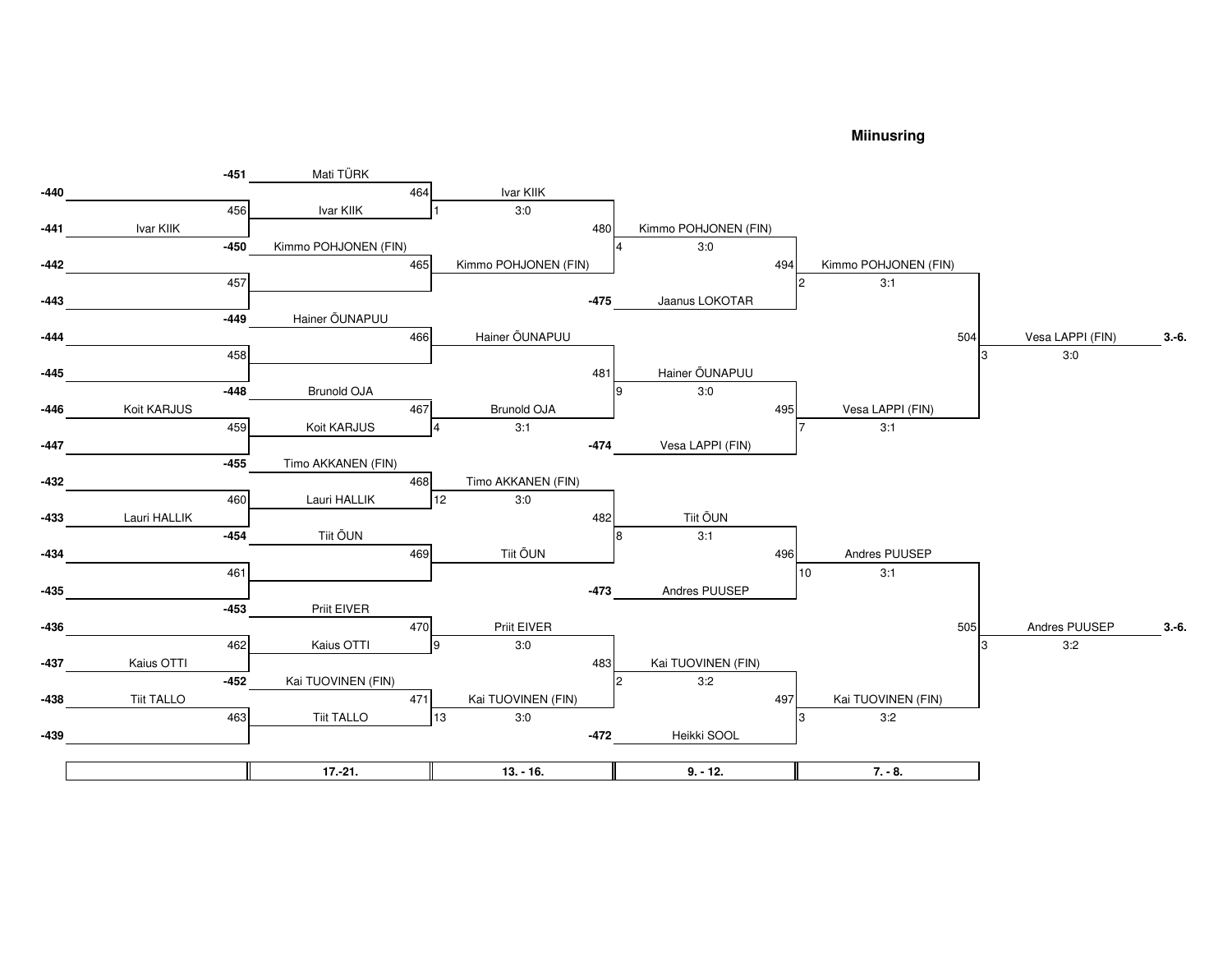